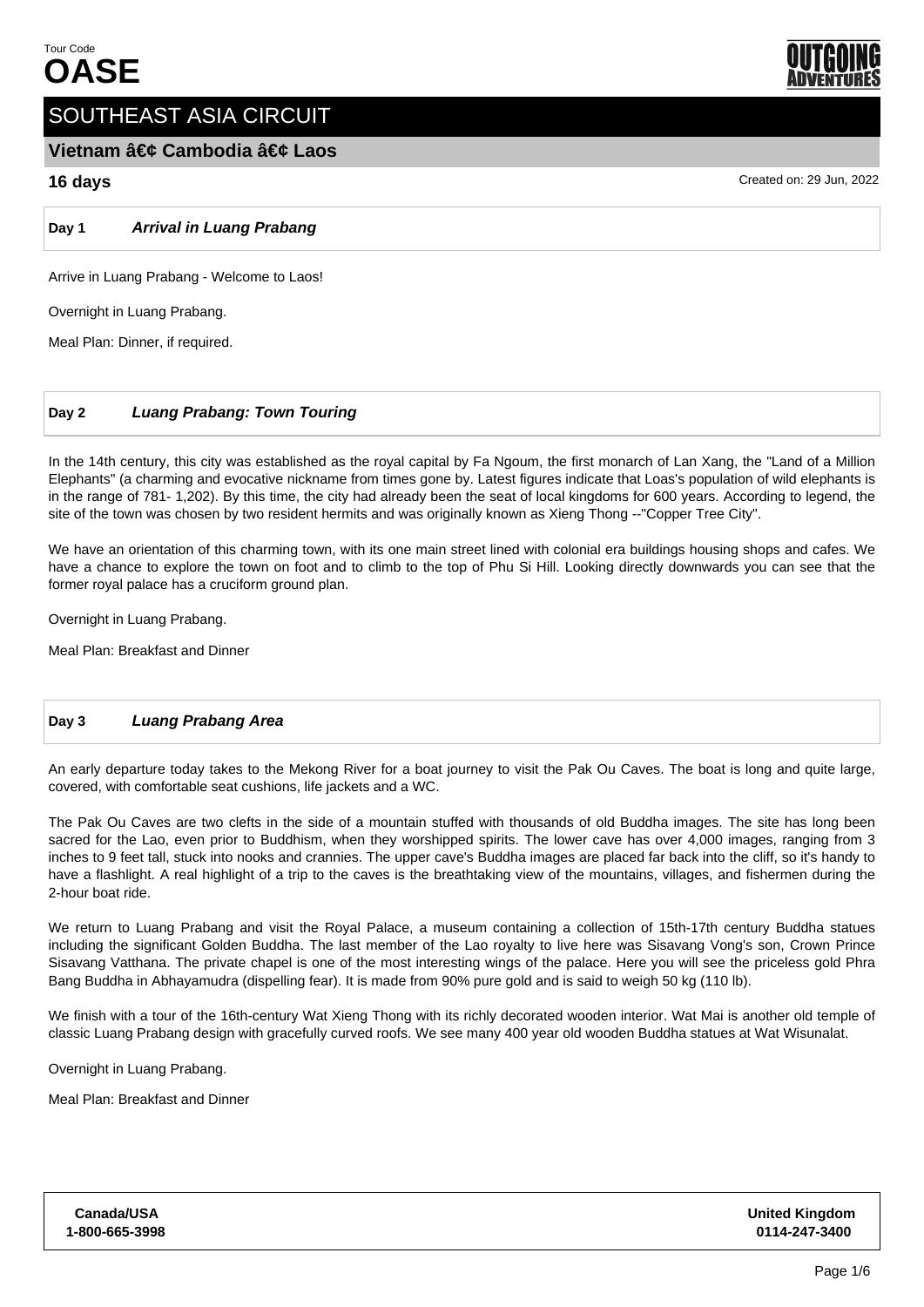

#### **Day 4 Luang Prabang: Kuang Si Waterfall**

Today we have an excursion to Kuang Si Waterfall, a beautiful multi-tiered falls located 30 km from Luang Prabang. There is a flight of steps which one has to climb to reach a pool half way to the top. From there, you can look down to the pool below. Many local people come to Kuang Si for picnicking. Our journey to / from the falls is scenic and interesting, passing through small villages and rice fields.

We return to Luang Prabang and have an afternoon at leisure.

Overnight in Luang Prabang.

Meal Plan: Breakfast

#### **Day 5 Luang Prabang, Laos - Hanoi, Vietnam**

Today we fly to Hanoi.

Hanoi is an attractive city with lakes, fine boulevards, and flourishing parks, as well as a public centre that is an architectural museum piece. Hanoi is situated on the right bank of the Red River (Song Hong) which is spanned by two bridges, the old Long Bien Bridge and the new Chuong Duong bridge.

Flight schedules permitting, we may accomplish some Hanoi sightseeing upon arrival.

Overnight in Hanoi.

Meal Plan: Breakfast and Dinner

#### **Day 6 Hanoi: City Exploration**

Today we enjoy a full day of sightseeing in Hanoi, and as we visit the historic highlights you will witness a capital city packed with tree-lined boulevards, lakes and parks, belle époque villas and beautiful temples.

We will start at the Mausoleum of Ho Chi Minh, a site of pilgrimage and the final resting place of the most iconic and popular leader of Vietnam. The building was constructed from materials gathered from all over Vietnam and is modelled closely on Lenin's Mausoleum. (\*From time to time the building is closed to visitors; possibly an outside viewing only).

We continue on to the Ho Chi Minh stilt house. For most of his tenure as President of North Vietnam, Ho Chi Minh lived in this modest stilt house behind the grandiose Presidential Palace. Its construction and decor illustrates the importance of simplicity and modesty to this Vietnamese revolutionary. The building is elegantly crafted with lacquered and polished wood, following the model of a traditional communal house on stilts.

We will also admire the elegance of the One Pillar Pagoda, one of Vietnam's most iconic temples. Originally built in 1049, the temple is lotus-shaped and is situated in the middle of a water-lily pond.

Our visit to the Ethnology Museum (one of Vietnam's finest) provides us with an insight to the lives of the peoples found primarily in the high country. Dedicated to the 54 ethnic minorities of Vietnam the museum is packed full of information detailing traditional Vietnamese ways of life. Next is the Temple of Literature, the site of the first national university dating back to 1076 and one of Hanoi's best-preserved ancient sites.

Today we finish with the Hoa Lo Prison Museum, known to American prisoners of war as the Hanoi Hilton. This museum was a prison used by the French colonists in Vietnam for political prisoners and later by North Vietnam for prisoners of war during the American/Vietnam War.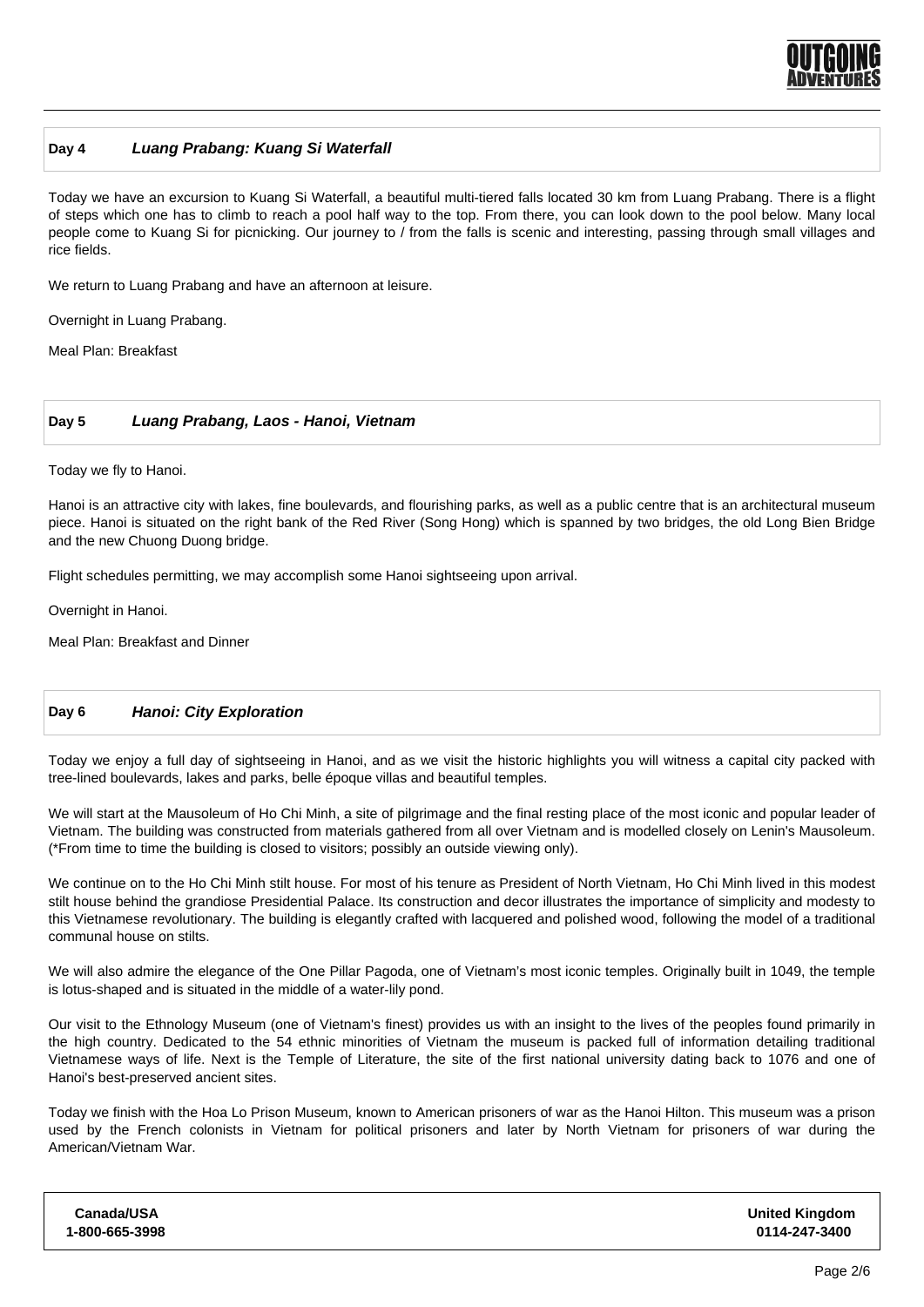

Overnight in Hanoi.

Meal Plan: Breakfast

#### **Day 7 Hanoi - Halong Bay Cruise**

Early this morning we travel to Halong Bay. Upon arrival we have a 4-hour cruise on Halong Bay. We'll stop along the way to visit one of the limestone caves in the area. As we cruise our boat staff will serve you a sumptuous local seafood lunch on boat. On our leisurely cruise back to Halong, we stop to visit the floating fishing village and learn about the fishermen's daily life and legends about the bay.

Halong Bay, located in the Gulf of Tonkin, covers an area of 1500 square km. With more than a thousand limestone peaks soaring from its crystalline emerald water this area is one of the natural wonders of Vietnam and now a UNESCO World Heritage Site. The islands are dotted with innumerable white sandy beaches and grottoes created by wind and waves. The name Halong means "where the dragon descends into the sea". Legend has it that the islands of Halong Bay were created by a great dragon who lived in the mountains.

Overnight in Halong City.

Meal Plan: Breakfast, Lunch and Dinner

#### **Day 8 Halong City - Hanoi - Da Nang - Hoi An**

Today we transfer back to Hanoi airport from where we fly to Da Nang. We continue by road to Hoi An.

Da Nang is situated on a peninsula at the point where the Han River flows into the South China Sea. We pass through the nearby Marble Mountains; five limestone peaks with marble outcrops known for their beauty and their caves. At the foot of Marble Mountain, an important religious site for the Chams, you can see many artisans crafting fine marble objects. Our destination is one of the most charming towns in Vietnam -- Hoi An. The ancient town of Hoi An (formerly Faifo) lies 32 km (20 miles) south of Da Nang on the banks of the Thu Bon River.

Overnight in Hoi An.

Meal Plan: Breakfast and Dinner

# **Day 9 Hoi An: Walking Tour & Boat Trip**

Today we will venture out on foot and discover many of the highlights of this UNESCO protected town – including the old-town architecture, Buddhist shrines, French colonial houses, art galleries and old canals. This was once a prominent Vietnamese trading port for porcelain, pepper, silk and cinnamon, and the city offers a true mix of Vietnamese, Japanese, Chinese, and French architectural feats.

The oldest parts of town are teeming with beautifully-restored houses, shops, and temples, offering sightseeing opportunities you won't find in other cities in Vietnam. One of Vietnam's most iconic attractions, Hoi An's Japanese covered bridge dates back to the 18th century and is a beautiful historical piece of Japanese architecture. On its north side there is a pagoda, Japanese in style, which serves as protection for sailors. The Tran Family Temple has survived for 15 generations, and here we will see the fusion between both the Chinese and Japanese styles.

During our time here today we will visit the Chinese Assembly Hall, the Central Market and we will enjoy a boat trip on the Thu Bon River. This river is still essential to the region more than 500 years after it was first navigated, and it remains essential to local food production and transport.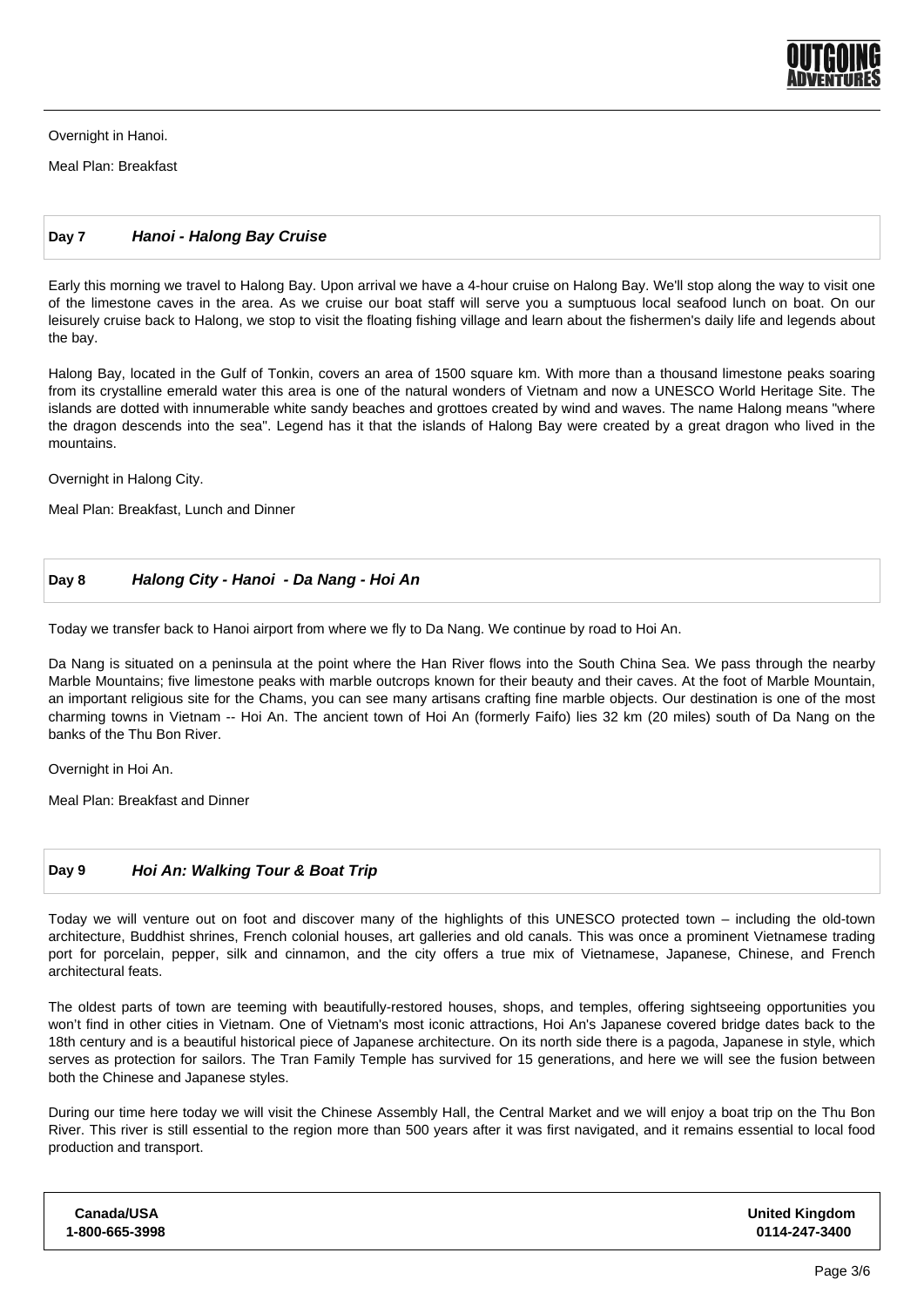

Overnight in Hoi An.

Meal Plan: Breakfast

**Day 10 Hoi An - Hue**

Today we travel by road to Hue. En route we visit the Cham Museum in Da Nang.

Hue was the capital of the old Nguyen Dynasty and traditionally one of Vietnam's cultural, religious and educational centres. Here there are splendid tombs of the emperors, several stunning pagodas and the citadel which houses the Forbidden Purple City, situated on the banks of the Perfume River.

This afternoon we tour the Citadel, a fortress surrounded by a moat that has a 10 km (6 mile) perimeter. At the Forbidden Purple City we can see the remains of the former home of the emperors. The city is built on the same principles as the Forbidden Palace in Peking (Beijing). It is enclosed by 7-10 m (23-33 foot) thick outer walls (Kinh Thanh), along with moats, canals and towers. There are ten gates which pierce the four walls of the citadel although many are in poor condition -- the city has not only been damaged by war and incessant conflict but also by natural disasters such as floods which in the mid 19th century, inundated the city to a depth of several metres. The complex has undergone partial restoration with the aid of UNESCO.

Overnight in Hue.

Meal Plan: Breakfast and Dinner

#### **Day 11 Hue: Perfume River & Imperial Tomb - Saigon**

We begin our day by motorised sampan down the Perfume River to visit the delightful Thien Mu Pagoda, considered to be the finest pagoda in Hue. It was built in 1601 after an old woman appeared to Nguyen Hoang, the governor of Hue, and said that the site had supernatural significance. Later we visit one of the nearby Imperial tombs.

Later we transfer to Hue airport for our flight to Saigon (Ho Chi Minh City).

Overnight in Saigon.

Meal Plan: Breakfast and Dinner

#### **Day 12 Saigon: Cu Chi Tunnels & War Remnants Museum**

This morning we will visit the intriguing tunnels of Cu Chi, a complex underground system that housed 10,000 people during the height of the war and contained sleeping quarters, hospitals and schools.

From here we will continue to the War Remnants Museum (formerly the War Crimes Museum). The visit here is a sobering experience with its countless photographs and exhibits. We also see the Independence Palace (formerly Reunification Hall), formerly the site of Norodom Palace, the residence of the French Governor-general of Indochina. On 30 April 1975, NVA tanks smashed down the first gates and took control of Saigon.

Overnight in Saigon.

Meal Plan: Breakfast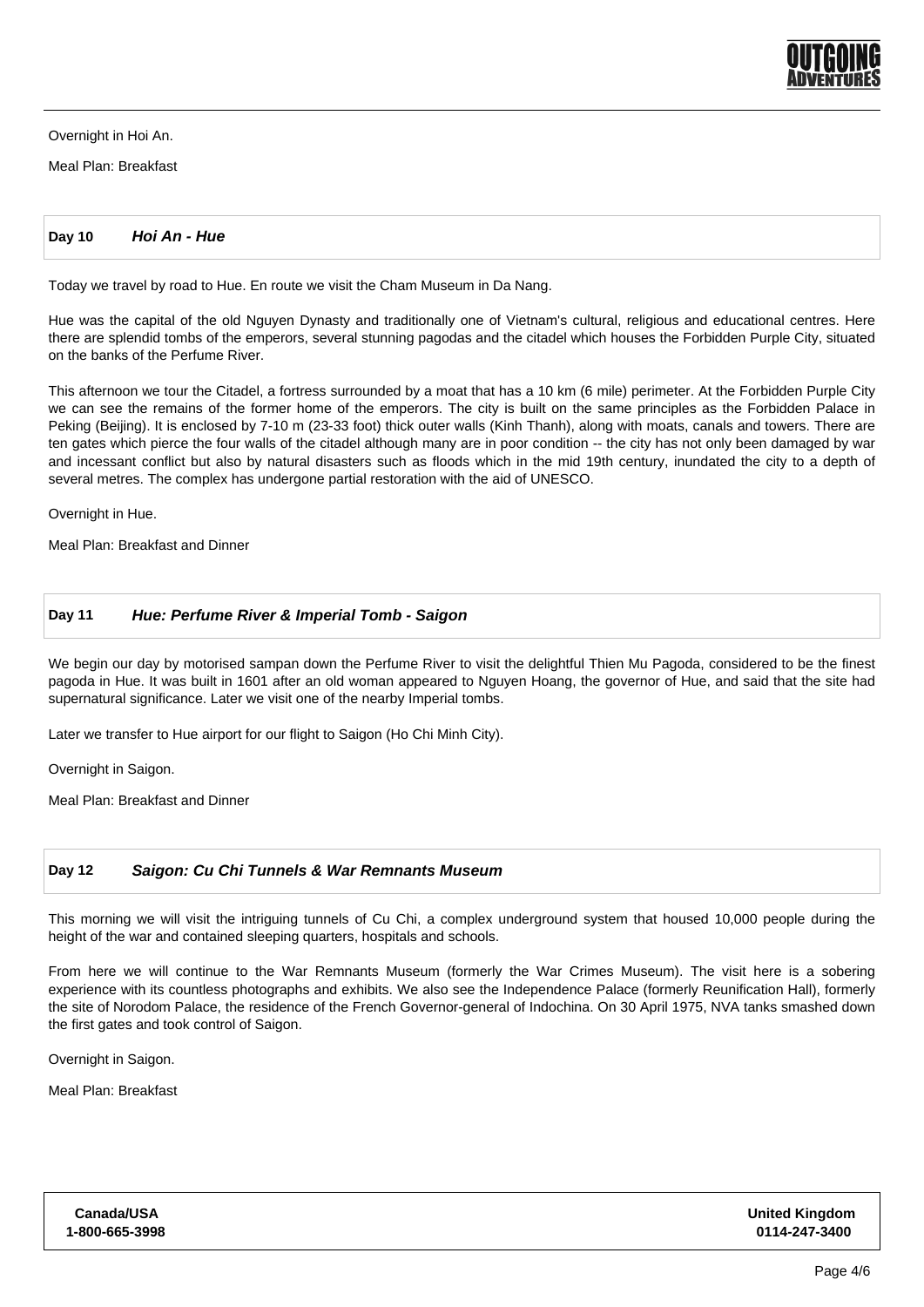

#### **Day 13 Saigon, Vietnam - Phnom Penh, Cambodia**

Today we fly to Phnom Penh and have a tour of this city on arrival.

This is the capital and largest city in Cambodia. Engineered by the French, the city was once filled with beautiful tree-lined streets and colonial mansions. Today many of the old buildings exist, although they are in a severe state of disrepair.

We visit the infamous Tuol Sleng Prison, now a museum illustrating the atrocities committed by Pol Pot during the 1970s, and the nearby Choeung Ek, aka the "Killing Fields."

Overnight in Phnom Penh.

Meal Plan: Breakfast and Dinner

#### **Day 14 Phnom Penh - Siem Reap & Angkor Wat**

Today we fly to Siem Reap, gateway for Angkor Wat/Angkor Thom. On arrival we have a tour of the South Gate of Angkor Tom, Bayon Temple, Ba Poon, the Elephant Terrace and the Leper Temple.

Overnight in Siem Reap.

Meal Plan: Breakfast and Dinner

### **Day 15 Angkor Wat & Banteay Srei**

Today we visit some temples a little farther afield, including the exquisitely carved Banteay Srei.

Banteay Srei is something of an anomaly. It wasn't built by a king, but rather a spiritual teacher, Yajnavaraha, the Brahman of King Jayavarman V, in AD 967. At that time it was called Tribhuvana Mahesvara, and stood in a town called Isvarapura. The name Banteay Srei means the "Citadel of Women", and is one of the first temples to be restored by the French. We also visit Ta Prohm, in its natural overgrown setting.

This afternoon we visit the magnificent grounds of the splendidly preserved 12th century temple of Angkor Wat. Considered the best example of ancient Khmer architectural, it is the largest and most impressive of all Cambodian monuments and generally regarded as one of the finest religious structures in the world. The construction mirrors the concept of the ancient universe and its bas relief carvings and intricate murals tell a fascinating story of life over 800 years ago. The "Apsaras", or Heavenly Dancers, have lost none of their grace and beauty as they dance frozen in time on the walls.

PLEASE NOTE: Due to weather, flight times and other scheduling considerations, the order in which Siem Reap area sightseeing is accomplished may change at the discretion of your Tour Leader.

Overnight in Siem Reap.

Meal Plan: Breakfast and Dinner

**Day 16 Departure**

Departure from Siem Reap.

BON VOYAGE!

**Canada/USA 1-800-665-3998** **United Kingdom 0114-247-3400**